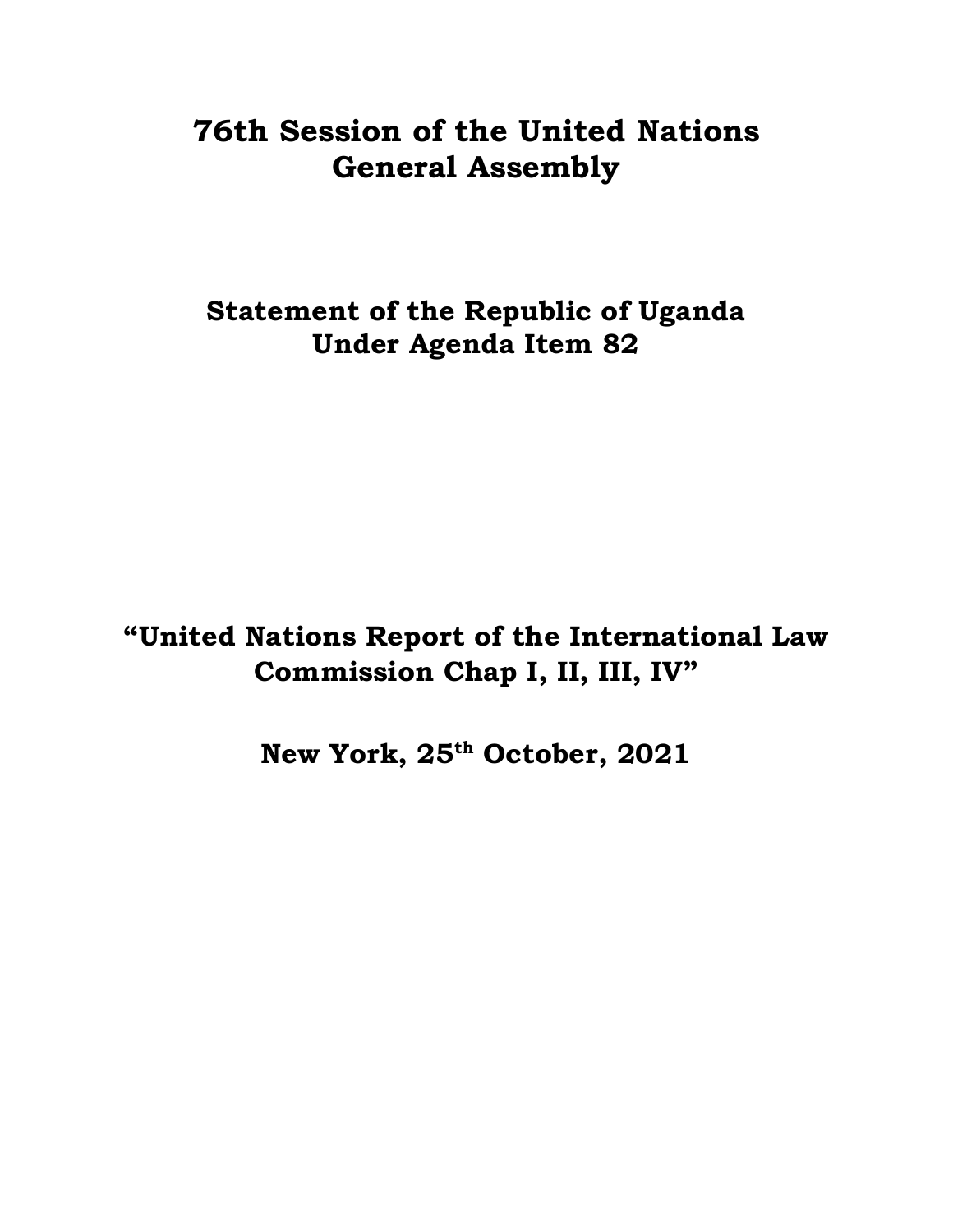## *Madam Chairperson,*

I have the honour to deliver this statement on behalf of the delegation of Uganda.

At the outset, *my delegation* aligns itself with the statement delivered by Morocco on behalf of the African Group and would like to express its appreciation to the International Law Commission for the "Report of the International Law Commission on the work of its seventy-second session". The International Law Commission continues to do progressive work in the development and codification of International Law.

**Madam Chair**, my delegation would like to thank the Chair of the Commission of the 72nd session, **Ambassador Mahmoud Hamoud** for his leadership in conducting the work of the Commission, as well as for introducing the report on the work of the Commission contained in document A/76/10.

#### *Madam Chairperson,*

*My* delegation would like to congratulate the International Law Commission for preparing the report despite the continued challenges brought *about* by the Covid-19 pandemic. Never, in modern times, has the whole world suffered the impact of a pandemic so severe and so widespread as the ongoing Covid-19 global pandemic. In this most challenging time in the history of international law, it is crucial for us to address existing, new and emerging issues of international law.